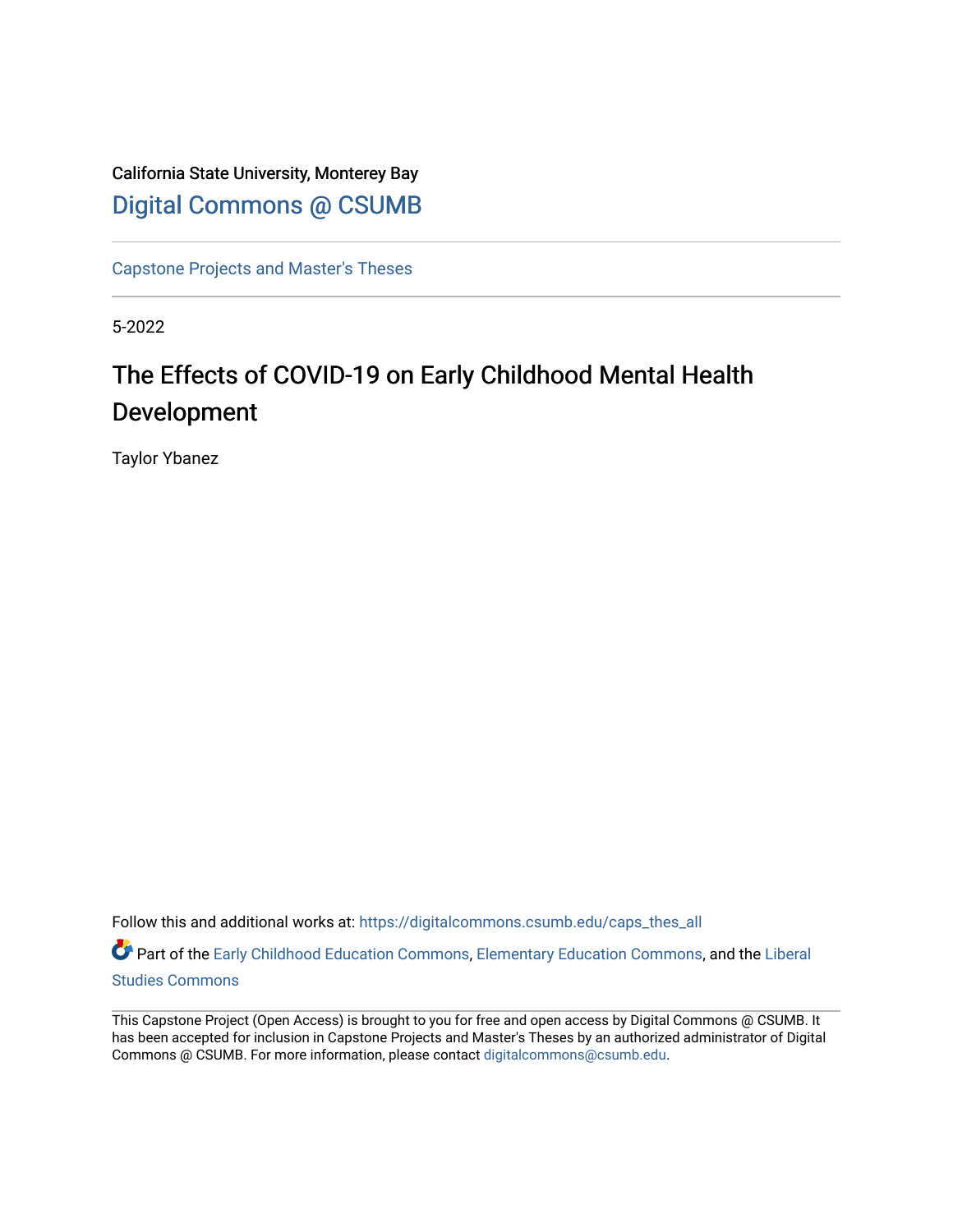Effects of COVID-19 on Early Childhood Mental Health Development Taylor Ybanez California State University, Monterey Bay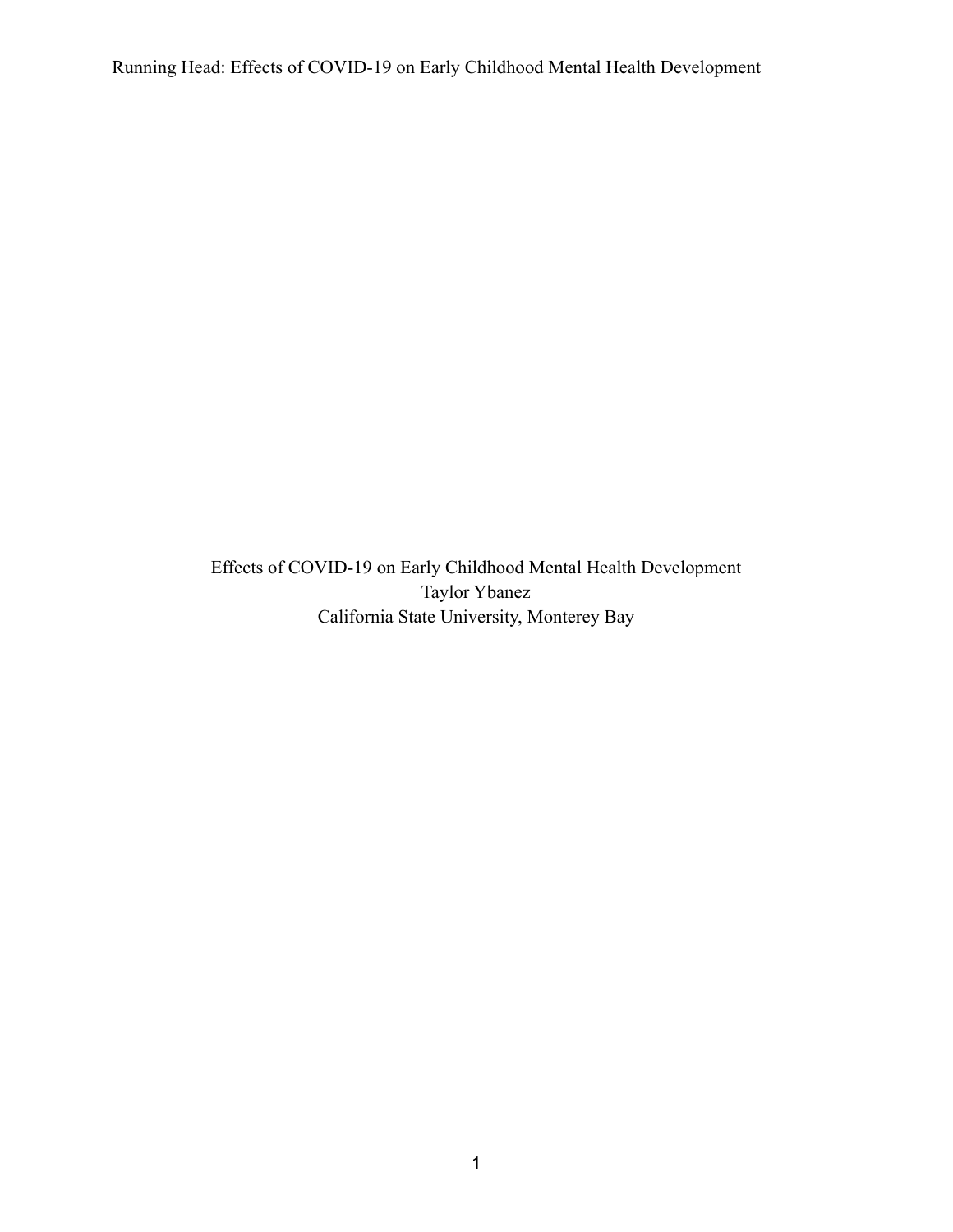#### **Abstract**

A child's development is of the highest importance to any person that has the opportunity to teach them. Due to the impact of COVID-19, many people, especially developing children have struggled with their mental health development. With the lack of resources and outreach opportunities, some of them had to be left alone for a good portion of their time during their stay-at-home orders due to not being allowed to attend school. This senior capstone is to bring awareness of the toll COVID-19 has taken on children's development in terms of their emotional, physiological, and physical well-being. The findings offer some insight from both the students and teachers on how they overcome the challenges during the pandemic years. Their mental health showed sign of slow development rate when compared to their previous years of COVID-19.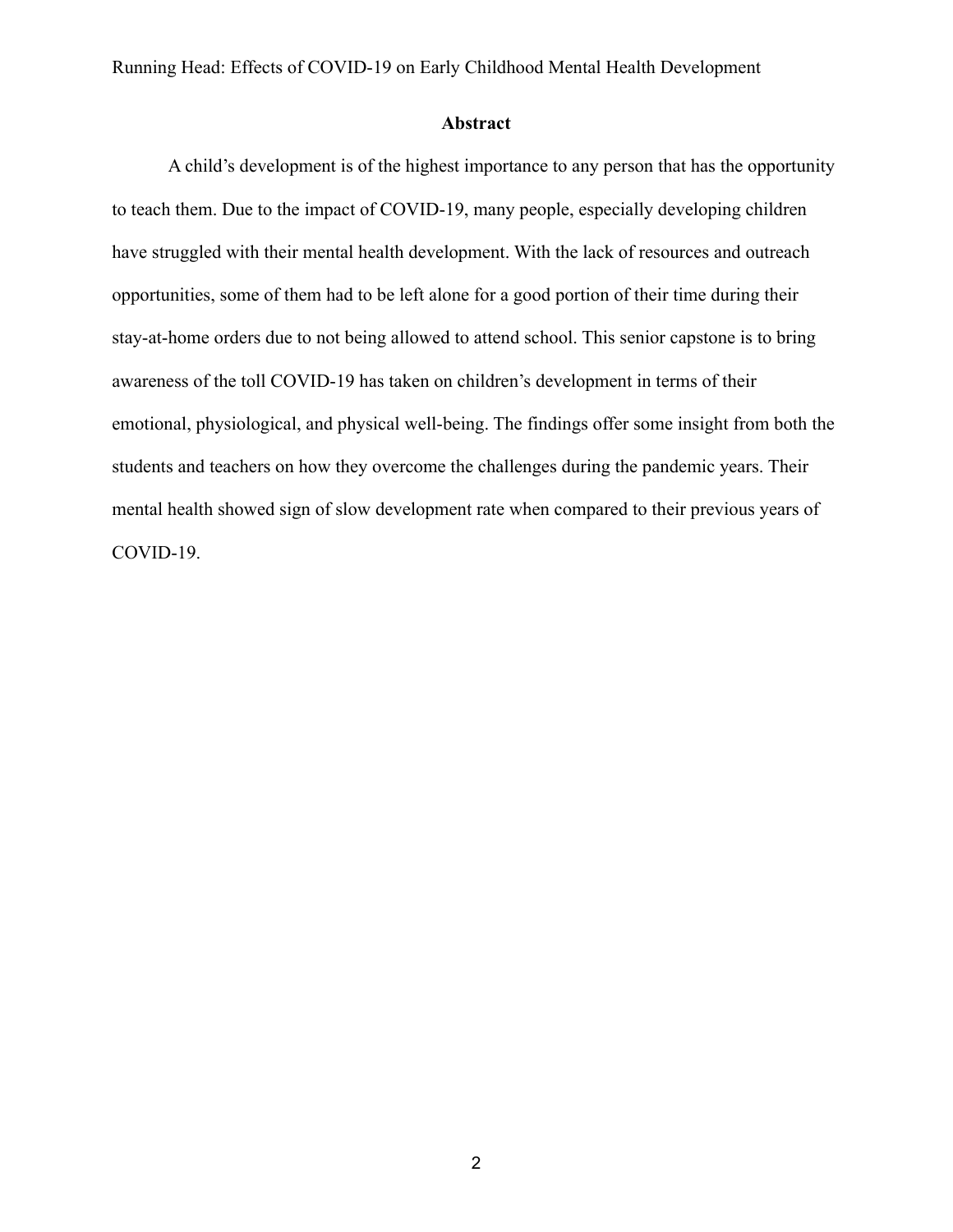#### **Introduction and Background**

The idea of COVID-19 has become something of a nightmare because of the endless effects it had on people's lives the last three years. I have found a keen interest in this topic as I have come to realize that during COVID-19, there has been a change in children's mental health development during their early childhood. The change has come from the way that the current population has been managing their own mental health due to the circumstances of our society. There has been a development of finding ways for intervention and prevention for individuals struggling with their well-being. Many have taken to therapy to help through the unknown times of COVID-19 and its impact on their mental health and well-being.

To promote early mental health awareness is to help parents understand what their children are feeling, but also allowing the child to understand their own emotions. "The potential mental health disparities resulting from the COVID-19 pandemic should be explored to support public health efforts among those who are particularly vulnerable" (Gazmarmarian, 2021, p.357). It is found that young children are to be found more vulnerable in such a time of development. There are many things that have been and still need to be restructured due to the pandemic in the form of assistance for those who are struggling due to the circumstances. Although there have been multiple resources created and been moved to online the numbers have increased tremendously for support. While the numbers have increased for support, the workers in that field have decreased due to their not being enough of them from either losing their job, businesses shutting down, or being overbooked with appointments.

There have been many cases where a child's wellbeing has been affected to either their emotional, psychological, and physical well-being. Steps for intervention and prevention have been transformed tremendously within the last three years of COVID-19. With many of the cases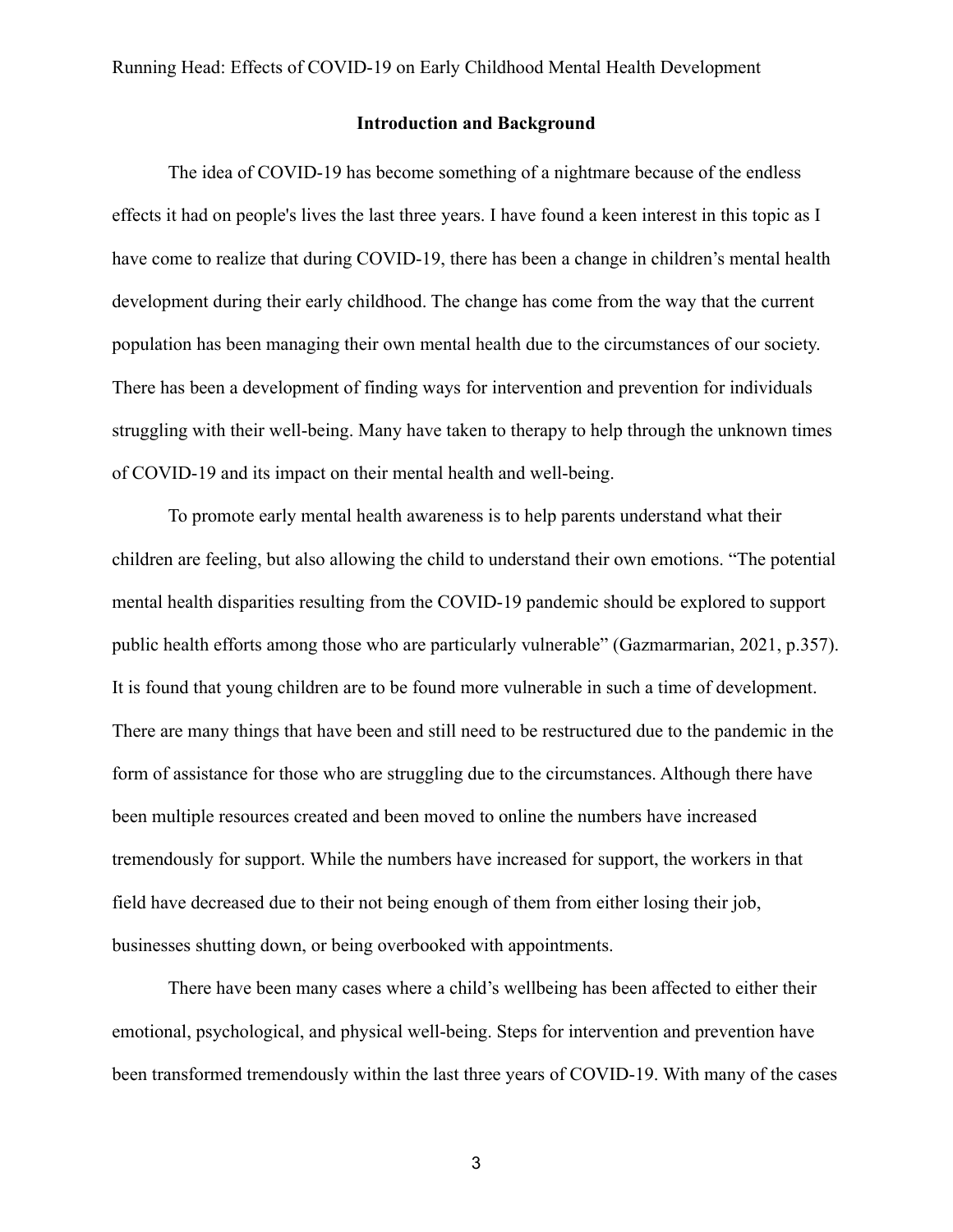being similar, this had been a first-time experience for everyone going through it. It was vital for families to start prevention processes for their children who had been exposed to such an abnormal living. With there being lack of interactions to develop their social skills, lack of teaching to develop their knowledge, along with their lack of exercise that takes part in the development of their motor skills.

My curiosity sparked as a future educator when it became prevailing that this topic became something of value to each person that was being affected by the virus. During the pandemic, each person had endured difficulties with their mental health in one way or another. It was prevalent to me that as adults were struggling with their well-being the development of each child had been impacted as well, because of their lack of social interaction or limited contact with others in such early stages of their development. Later into the reading, there will be discussion of how the prolonged pandemic puts more children at risk of developing mental and behavioral problems. Along with the many problems that families have faced one being child obesity in their home due to the stay-at-home orders from the pandemic.

As a current developing educator, it's important to be prepared for all matters of mental health awareness. When attending a school there should be many resources offered to assist a teacher who is aiding a child's needs for their well-being. As schools progress after COVID-19, there are more resources available for teachers to learn from to help them in the classroom. Students now have been impacted with their development and show cases of being below the average mark for some areas in school. To enhance their development, it is important that teachers know how to assist those who have been affected and increase their chances of being successful in their educational career.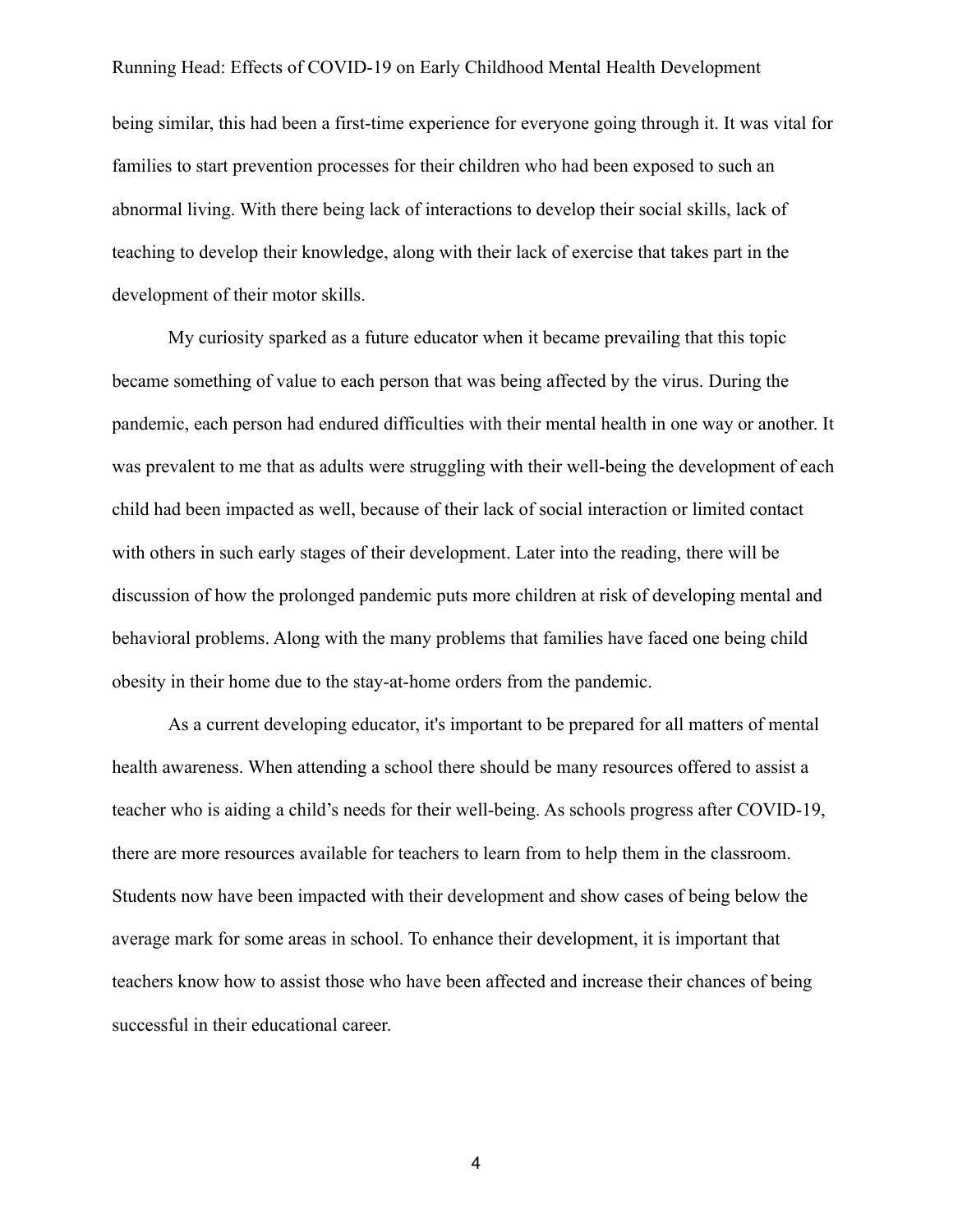There are many questions unanswered about the after effects of COVID-19 that individuals have experienced after being exposed to the difficulties of the new way of life. A collection of all information regarding the effects of the pandemic will be provided throughout this paper. According to Roos (2021), "The COVID-19 pandemic has resulted in closures of daycares, schools, and recreational facilities across the world, affecting an estimated 1.38 billion children." (Roos, 2021, p. 2) The result of these circumstances is lack of development for each child who has had to grow up during this pandemic. The primary question for the capstone project is*: How does COVID 19 affect early childhood mental health development?* Related and secondary questions that will be asked are: *How has COVID-19 impacted your students' development in the classroom? Do you feel that your students struggle with their mental health? How did COVID-19 affect children's emotional, psychological and physical well-being according to their parents? What are the methods of managing current students' mental health due to COVID-19? What methods could teachers do to prevent students from being overwhelmed by COVID-19 and its variants? How has COVID-19 impacted your life?Were there any difficulties with your academics during stay-at-home orders*

#### **Literature Review**

From the introduction and background I had discussed how COVID-19 halted normal day to day routines around the world. During the pandemic's peak months of severe illness and death, the main focus remained on subgroups of middle-aged individuals and the elderly who were at greatest risk physically. Childhood is a small fraction of time in an individual's life. As a society, we cannot rewind a childhood to address the identified trauma or staggered development.

When going through my literature review and finding the information that I have used to conduct my research there are many topics that have been covered. Finding topics that had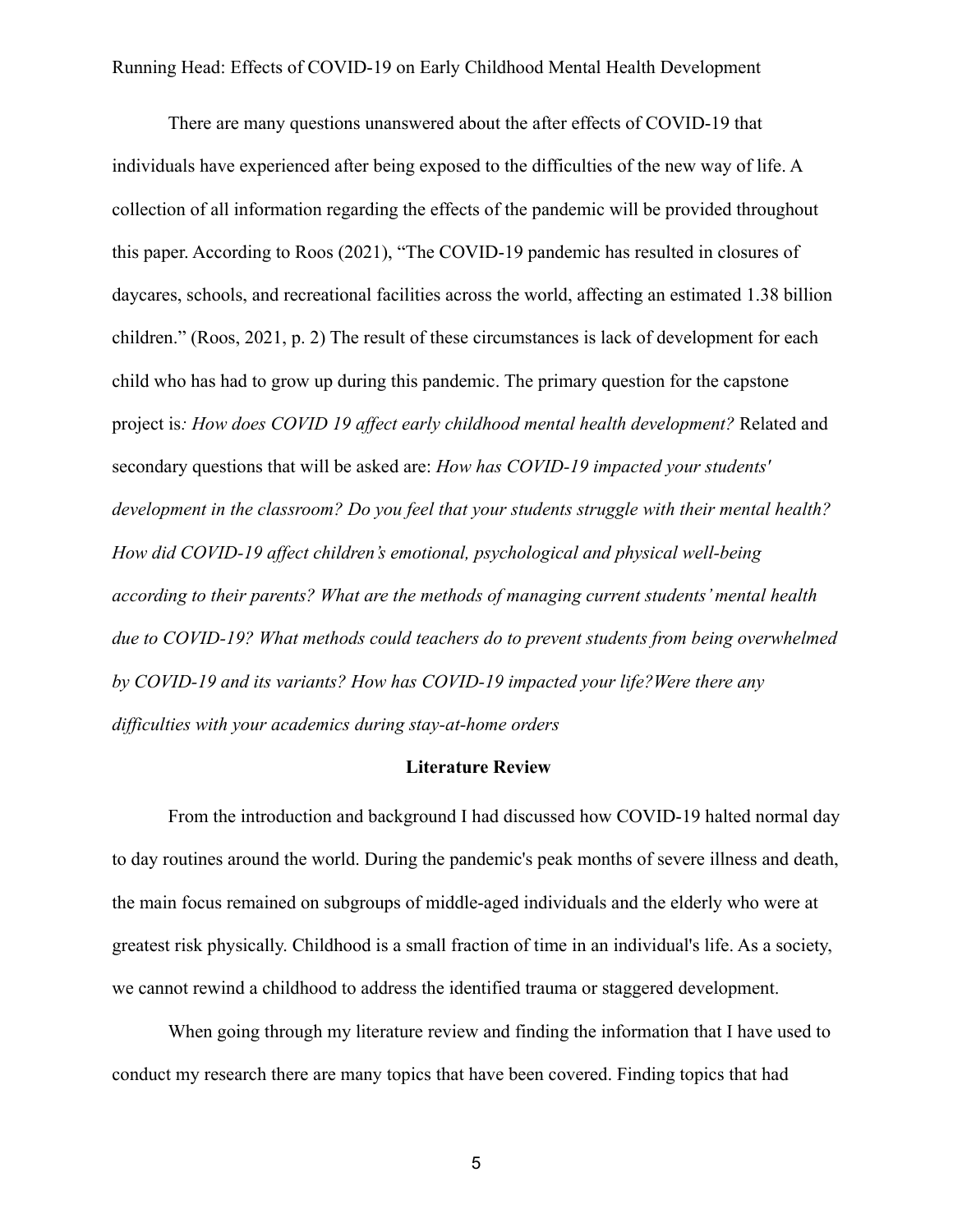discussed the resources that had been available to people and the development of telehealth. Which in time became an amazing safety net due to the struggles of COVID-19 and many not wanting to leave the safety of their homes. Speaking of the many different ways that people had suffered from the pandemic and their own experiences from it. Finding more ways of addressing the needs of people during the pandemic while following all health codes and regulations. With the discussion of traumatic experiences which some children may have experienced during their time at home.

Despite an uneven public health response to COVID-19, hospitals and Emergency Departments have proven they will respond aggressively. We need to think similarly for the mental health crisis and develop a time-tiered response for the short- and long-term. We must do a better job with the surveillance and tracking of our youth's mental health needs. For many years, schools have functioned as the eyes and ears of our pediatric mental health system. Without them, suffering is 'locked down' and weakly broadcast through suicide hotlines that, in some regions, have seen 1000% increases in call volumes. We must identify ways of tracking youth's mental health struggles; this requires acknowledging the problem and targeting messaging (including through social media) about prevention, staying safe, and seeking care (Cloutier, 2021, p.1).

Yet, with the many identified areas children silently suffered through the pandemic, there is still much work to do to not only provide resources but to be proactive when depression and suicide rates increase within the healthcare system. Mental health systems and Emergency Departments braced for increased pediatric mental health emergencies, speculating that the loss of educational routine, peer groups, and supports within schools would increase isolation, depression, substance use and suicidality (Cloutier, 2021, p.1). The following paragraphs discuss the need for mental health access, and childhood traumatic experiences.

#### **Addressing the Need for Mental Health Access**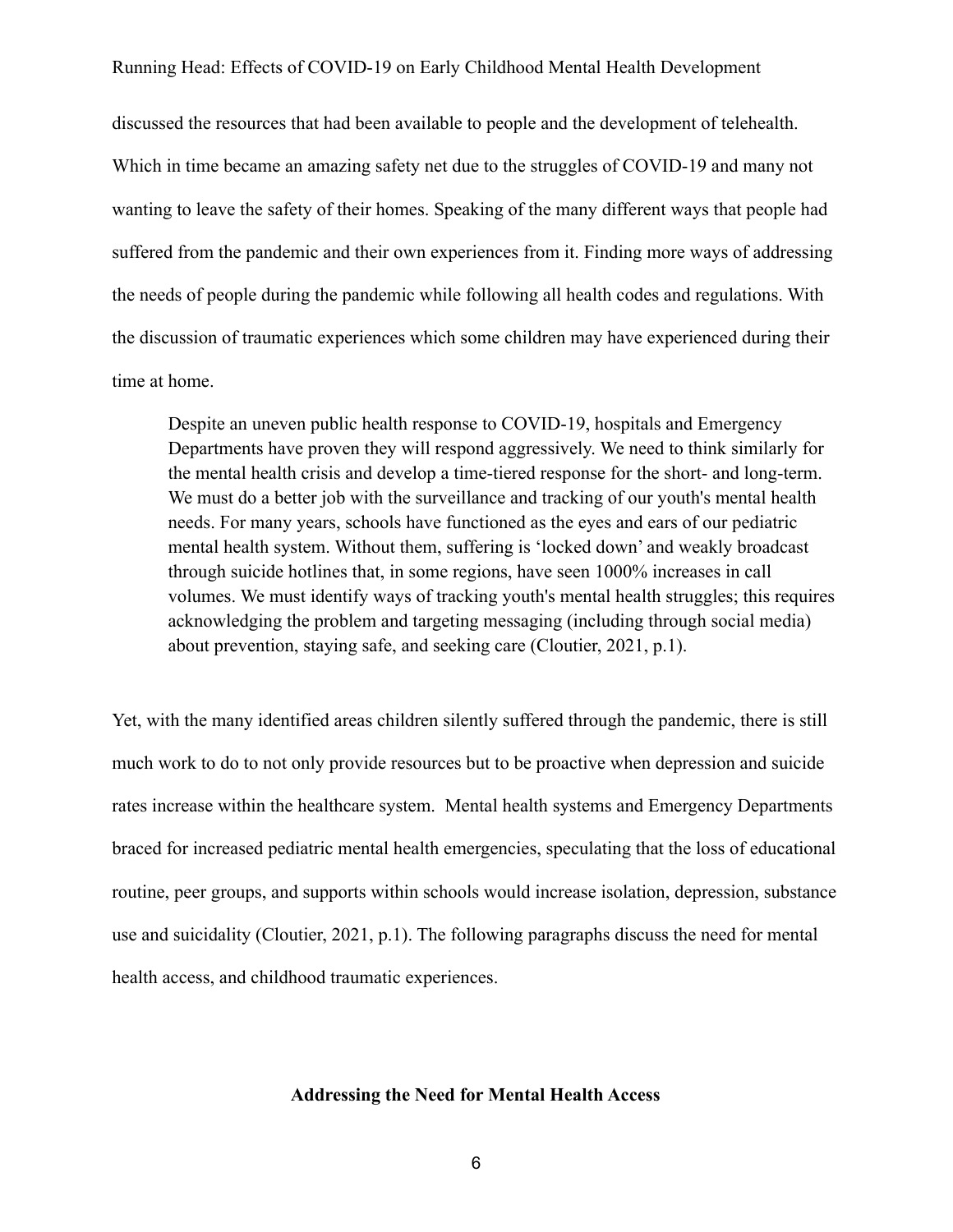The good news for many children and their parents living in America is that our healthcare system does have an effective process to address pediatric services that treat childhood mental issues. However, with COVID-19 rounding into a second year of lockdowns, access to mental health providers for children was challenging and limited. Benton (2022) indicated that:

Accessing mental health treatment for children and adolescents was challenging before the COVID-19 pandemic. In response to the alarming mental health crisis within the US, leading pediatric and mental health professional organizations have declared "a national state of emergency in child and adolescent mental health," $14(p1)$  $14(p1)$  urging a national response to address these needs (p.176).

The first line of access while navigating through COVID-19 was telehealth. Telehealth allowed the physician to meet and assess a patient virtually to ensure safety precautions initiated by the CDC. Telehealth allows physicians to meet with children and parents in need residing in urban and remote areas.This intervention is bridging the gap of access while our society continues to search for new ways to meet a child's mental health needs. Unfortunately, in-person treatment, through physical assessment and treatment is the hallmark of patient care to build trust and a relationship that is needed with children. By addressing the emergent need of childhood and adolescent mental health issues, other intervention will be initiated at the federal level (Benton, 2020, p.176)

#### **Childhood Traumatic Experiences**

The novel coronavirus pandemic that began in 2019 has had significant unprecedented social restrictions that have produced serious mental health implications, especially in individuals who have experienced childhood traumatic experiences (CTEs). Isolation, depression, and neglect can all be identified as poor outcomes related to traumatic experience. The United States reacted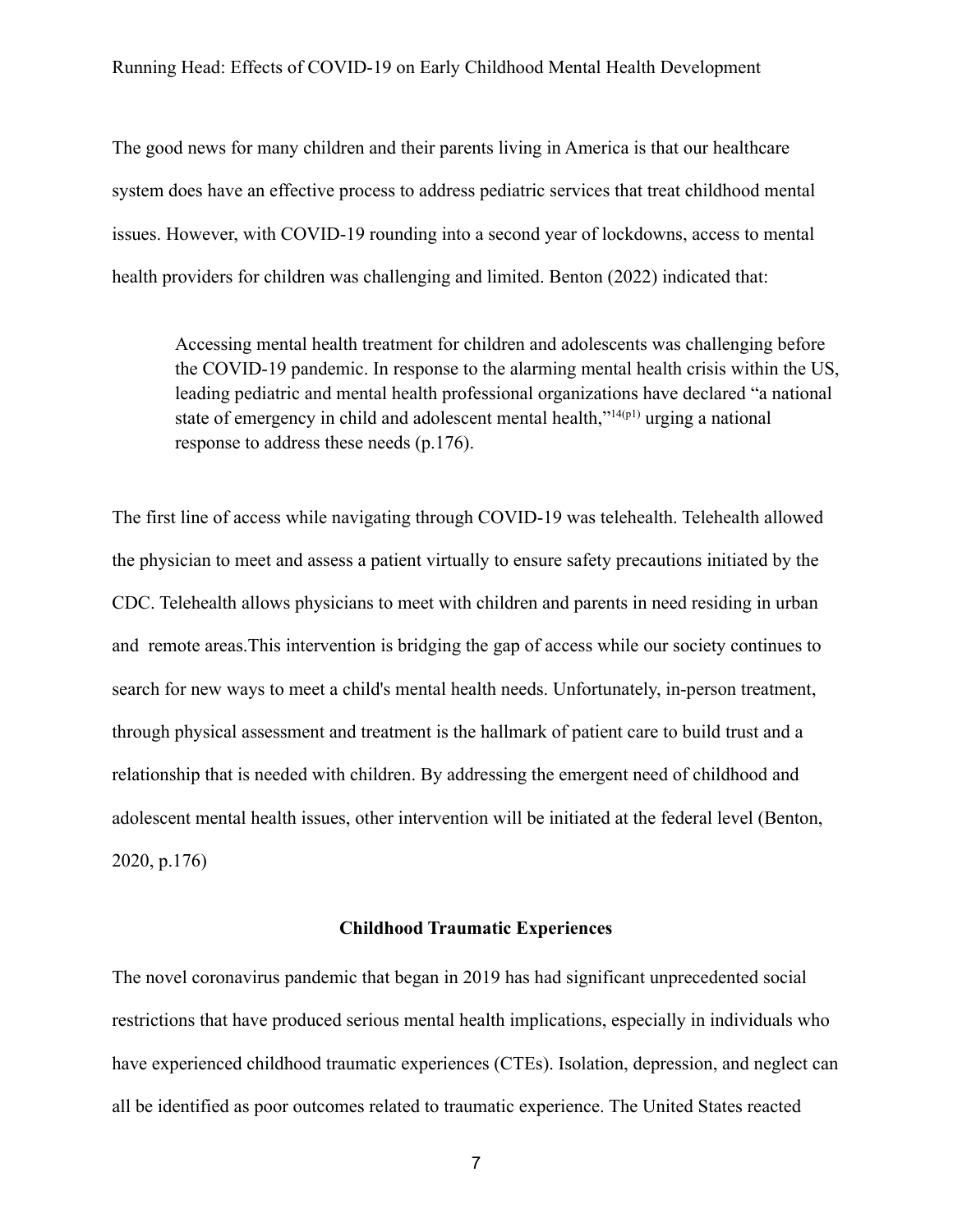swiftly as information was disseminated to the public and lockdowns were mandatory for non-emergency events. A school-age child's daily routine came to an immediate halt, with weeks and months of no contact with other children becoming their new normal. Unwinding the effects and providing interventions for the children of the pandemic to grow within a healthy environment will continue to challenge society as a whole (Hammer et al, 2000; Heim et al 2019; and Seitez et al, 2021). Furthermore, several researchers, including (Hammer et al, 2000; Heim et al 2019; and Seitez et al, 2021) indicated that,

Individuals who have been exposed to childhood traumatic experiences (CTEs) might be a particularly vulnerable group. According to the stress sensitization hypothesis (Hammen et al., [2000](https://onlinelibrary-wiley-com.csumb.idm.oclc.org/doi/full/10.1002/jts.22660#jts22660-bib-0022)), exposure to CTEs, such as abuse and neglect, decreases stress tolerance, which, in turn, increases vulnerability to psychopathology in the face of subsequent stressful life events. On the biological level, potential mechanisms underlying stress sensitization effects involve dysregulation of stress response systems, metabolic dysregulation, and inflammation, which may increase both vulnerabilities to stress and the risk for psychiatric disorders (Heim et al., [2019](https://onlinelibrary-wiley-com.csumb.idm.oclc.org/doi/full/10.1002/jts.22660#jts22660-bib-0025) & Seitez et al., 2021).

A school-age child's daily routine came to an immediate halt, with weeks and months of no contact with other children becoming their new normal. Unwinding the effects and providing interventions for the children of the pandemic to grow within a healthy environment will continue to challenge society as a whole.

#### **Methods and Procedures**

After the start of COVID-19, I had become intrigued with the idea of knowing what has been happening to current elementary students. Finding more information of how they had been impacted and the ways they are receiving their education now because of the pandemic. Due to many schools being closed and moving their lessons to on screen teaching there had been an instant impact. Children had become less physically active and had a lack of development of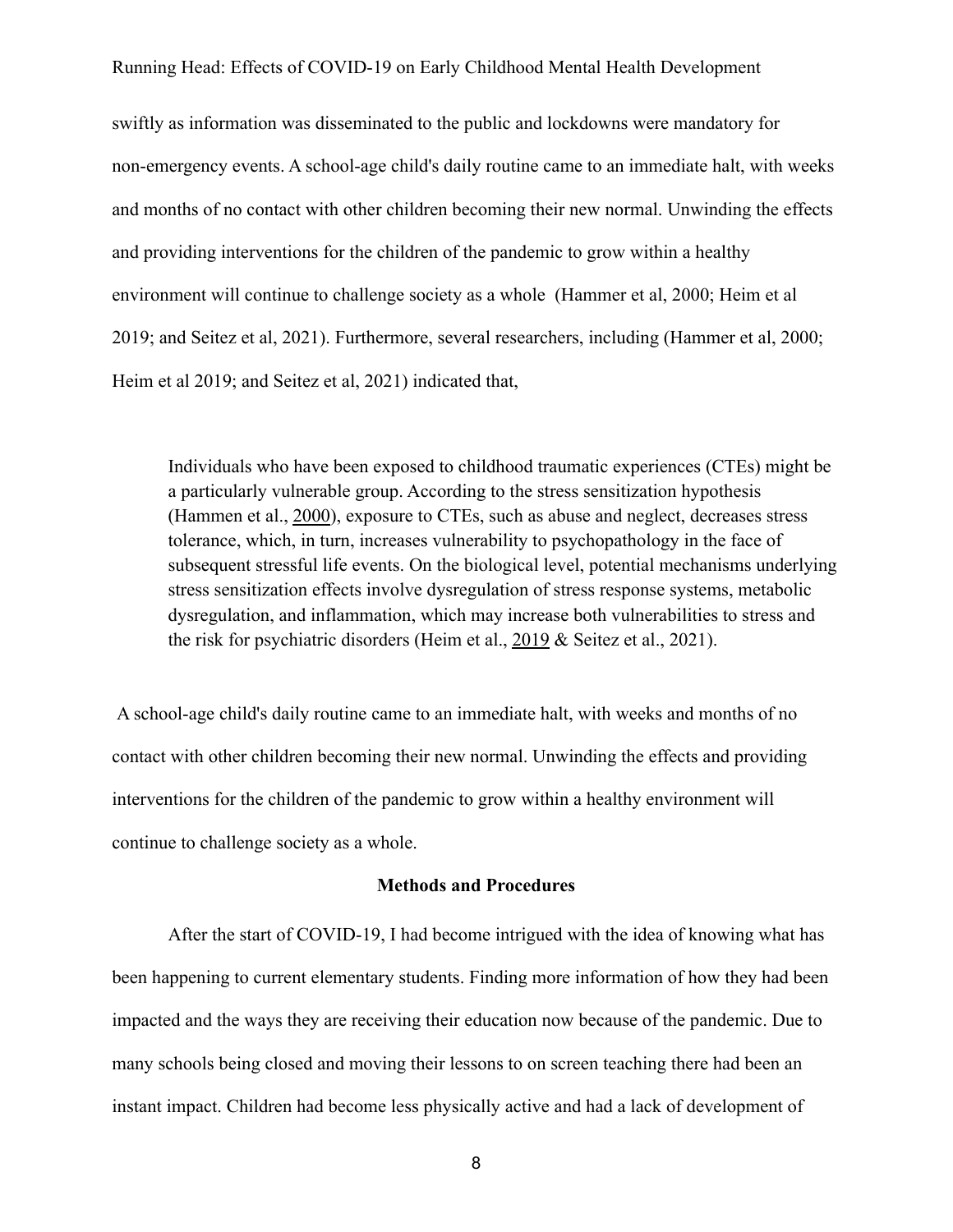their motor skills. From having no interaction with children their age and being at home with family only. Children between the grades of K-3 in elementary school had been held back from multiple development opportunities that are offered in schools and cannot be received in a home environment.

This idea for a capstone project had come to me over time with the thoughts of knowing how much my own personal and educational experiences had been impacted by COVID-19. To seek the answers to many of my own research questions posed in the Introduction and Background section, I had to look into peer-reviewed articles and journals that had provided such information that were related to my research topic. While experiencing some difficulties along the way of finding my research I had found more information about the different impacts that had been experienced. Aside from the constant research and readings, I had been doing to find more information. I was able to witness my own family members and their struggles in their elementary classroom. Witnessing the impact that had been brought upon them as a young child and where their development had been below the known average in the classroom and their fine motor skills with being able to handle their emotions and psychological well-being.

To answer these research questions, I will dive into five peer-reviewed readings with similar information regarding the impact of COVID-19 to early childhood development. I will start my research by reaching out to two educators and asking them five questions regarding their students in the classroom. The teacher questionnaire can be found under Appendix A. There will be an anonymous questionnaire that will be given to the whole classroom of students which will be provided to the teachers (See Appendix B - Student Survey). With prior approval from the teacher, the students will then answer questions about their current well-being and when COVID-19 first came about. From this research, I plan on looking into the impact COVID-19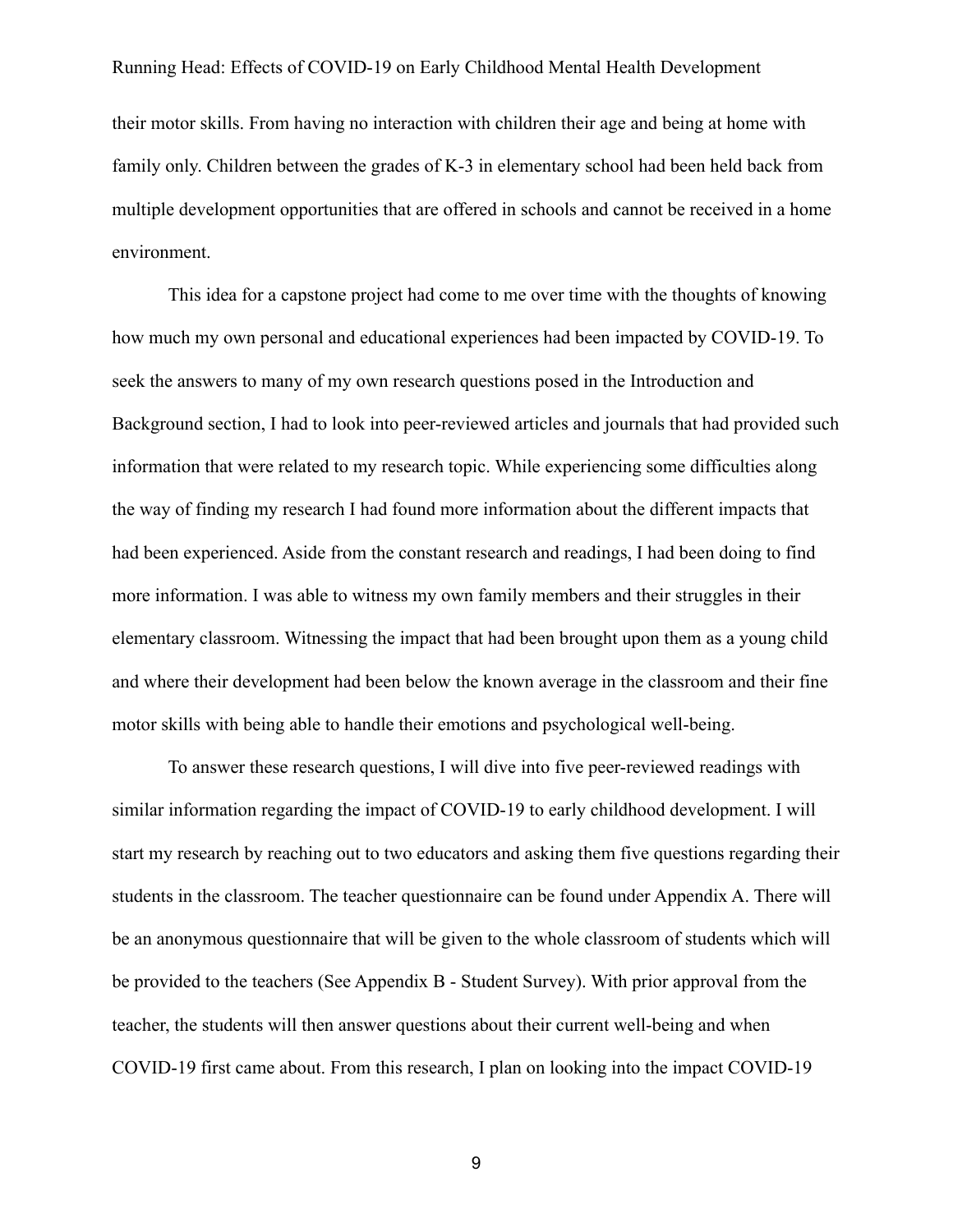had on these current students and what resources they do or do not have access to for help. Along with asking about how long they have felt a certain way and how often they feel stressed due to the impact of COVID-19. To finish off my research, I will look into one peer reviewed journal of how children across the nations have been affected, because of COVID-19. By the end of this research, I should be able to express many difficulties that students and teachers have both experienced during their time back at school.

#### **Results, Findings, and Discussion**

From using the methods and procedures from above the aggregated information received are from two surveyed educators and their students. Both groups had produced well rounded responses from the proposed questions to allow a development of cumulative responses. Outlined below will be questions from both educators and students surveys and summarized responses from each group. Discussing the questions in depth of the impact students had faced and where teachers are evaluating them in the day to day classroom.

## **Survey Response- The Educators**

#### *How has COVID-19 impacted your students' development in the classroom? (Appendix A)*

The most identified assessment of the students' development in the classroom by both instructor's was a decline in their social skills, interpersonal relationships with peers and the inability to focus during a learning exercise. One of the educators responded that there was a huge difference on how they interacted with one another with masks on their faces throughout the day. They often did not understand what one another was saying and could not conclude the context with limited facial expressions (Educator respondent 1, Personal communication, 7 April, 2022). The second educator identified other areas that also produced challenges for the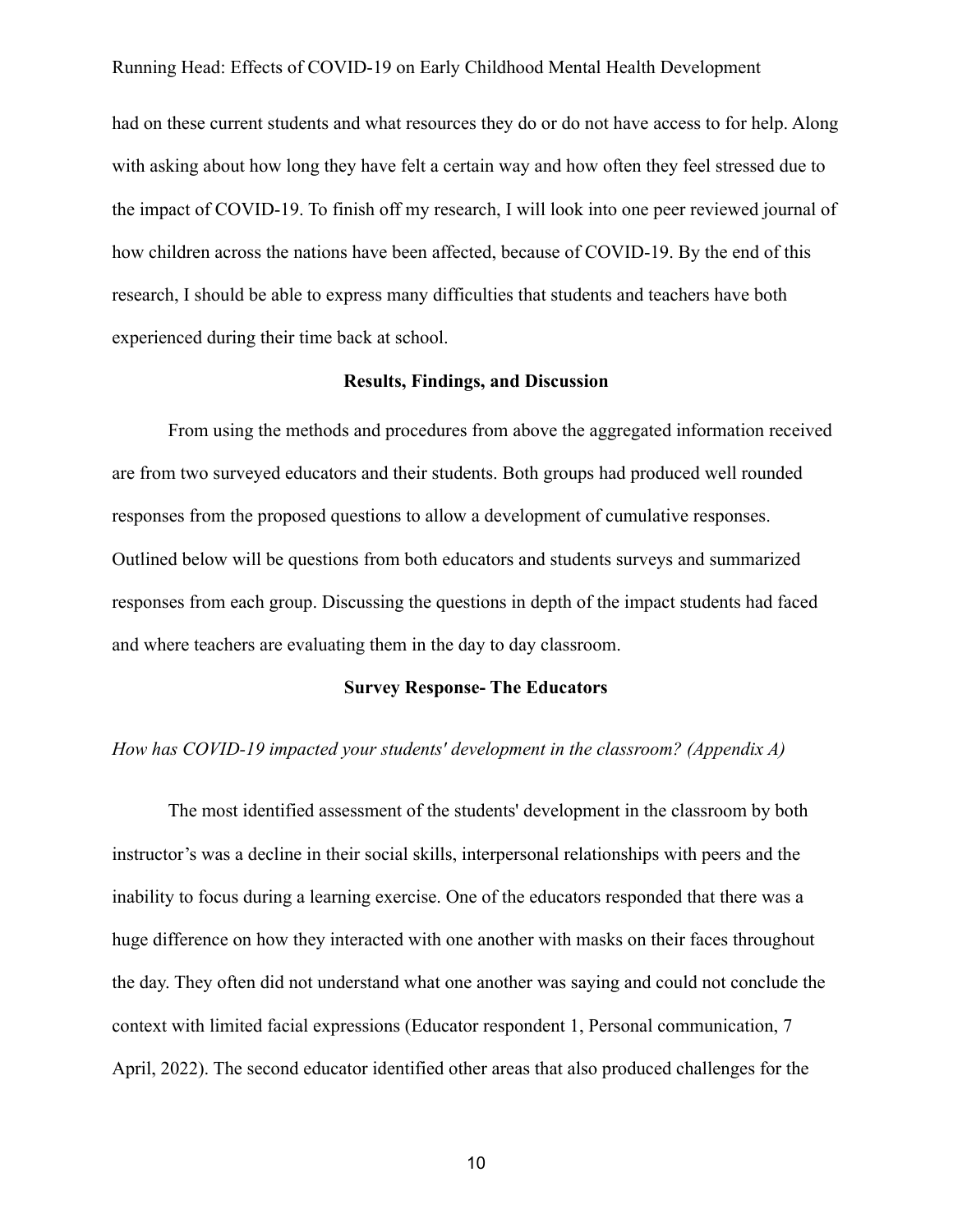children (Educator respondent 2, Personal communication, 7 April, 2022). In a detailed assessment, educator #2 discussed the challenges that arose at the beginning of the school year in 2021. Instructing their 1st-grade class, more than three-quarters of the students were far below grade level. The students came into the academic year hardly knowing any of their letter or letter sounds. When assessing them at the beginning of the year they scored very low on their BPST and High-Frequency Words. In a traditional year, students come into the classroom reading at an average of a C level, knowing most if not all of their letters and sounds, and being exposed to a handful of high-frequency words. In addition, gross and fine motor skills were deficit due to missing the instruction received in Kindergarten.

#### *Do you feel that your students struggle with their mental health? (Appendix A)*

Educator # 1 identified many children who were comfortable engaging alone during their "free time" play. Individual activities can be positive where thought processes are focused. However, at the elementary level, isolation can be a significant sign of an onset of mental health issues. They had reservations about identifying mental health issues but concluded that students come from various backgrounds and as much as she creates a positive and safe environment students are hesitant to share (Educator respondent 2, Personal communication, 7 April, 2022). We focus on SEL (Social Emotional Learning) to foster students' mental health, but at such a young age they tend to focus on surface-level topics.

## *Do you feel that your students express their emotions well*? *(Appendix A)*

"We assessed that there were no identified developmental deficits when expressing emotions with their peers or educators"(Educator respondent 1, Personal communication, 7 April, 2022). Educator #2, responded similarly to Educator #1. However, the second educator discussed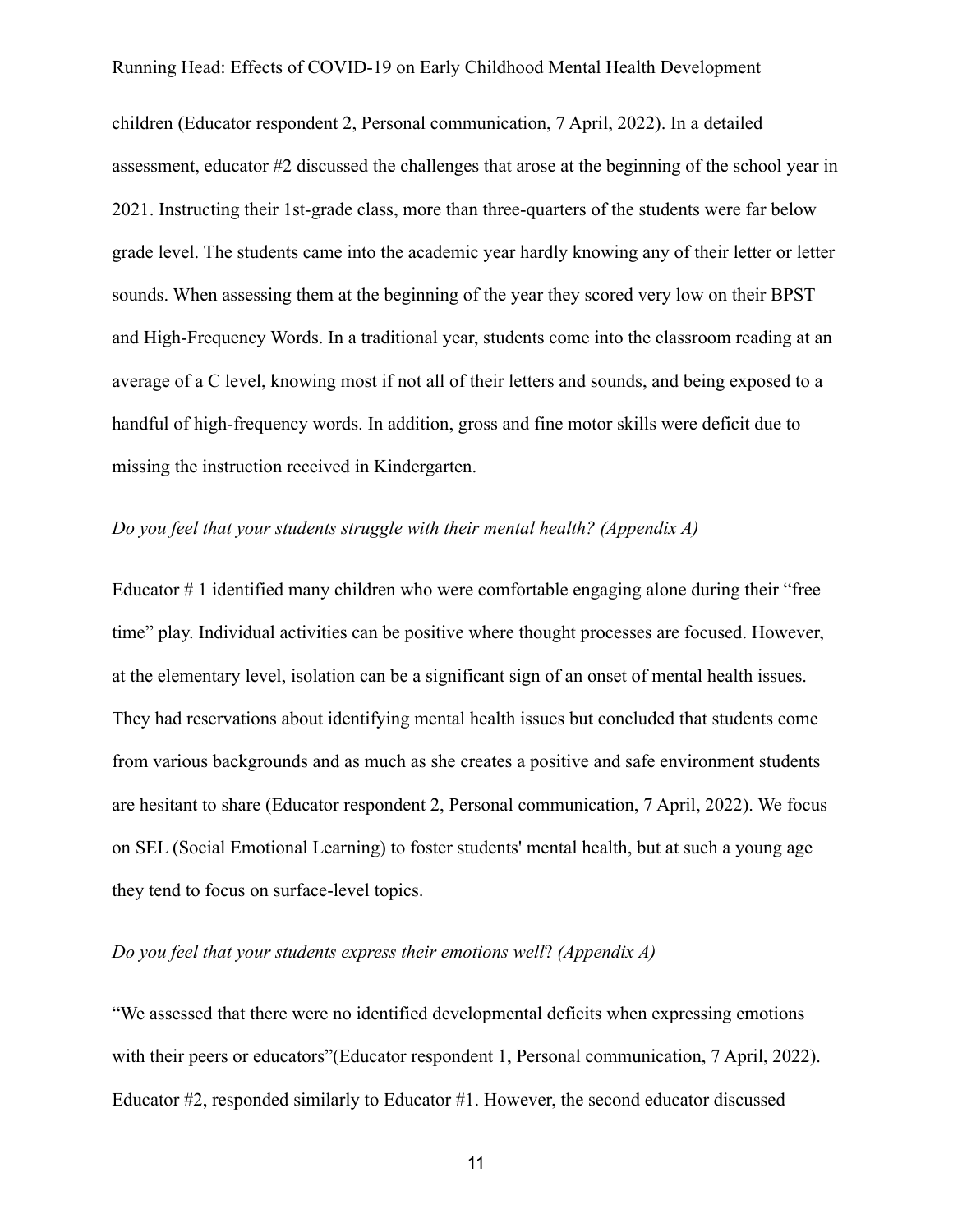proactive learning cues that promote healthy expression by revisiting topics of the day and how the students felt during the learning exercise (Educator respondent 2, Personal communication, 7 April, 2022). In addition, the school provides a daily scheduled visit with a full-time therapist that provides students the opportunity to talk to someone besides the educators.

#### *How can parents best support their children in development?* (*Appendix A)*

According to the first educator, parents are the best to support their children in development by reading, conversing, showing warmth and sensitivity, giving them a secure environment at home, and being good role models (Educator respondent 1, Personal communication, 7 April, 2022). Educator #2, responded similarly, but added that parents are provided with resources and tools to support their students in their learning. Singing songs, and watching educational videos will also support them in their development.

*What development are you most concerned with for your students' success in your classroom? Is it their emotional, psychological, or physical well-being? (Appendix A)*

Educator #1, during a phase of catch-up, the educator was most concerned with her students' psychological and physical well-being development the most. Educator #2, pointed out that emotional well-being was the greatest concern. If a child's emotional well-being is not intact it will interfere with their ability to learn the content (Educator respondent 2, Personal communication, 7 April, 2022).

#### **Survey Responses- A Child's Perspective**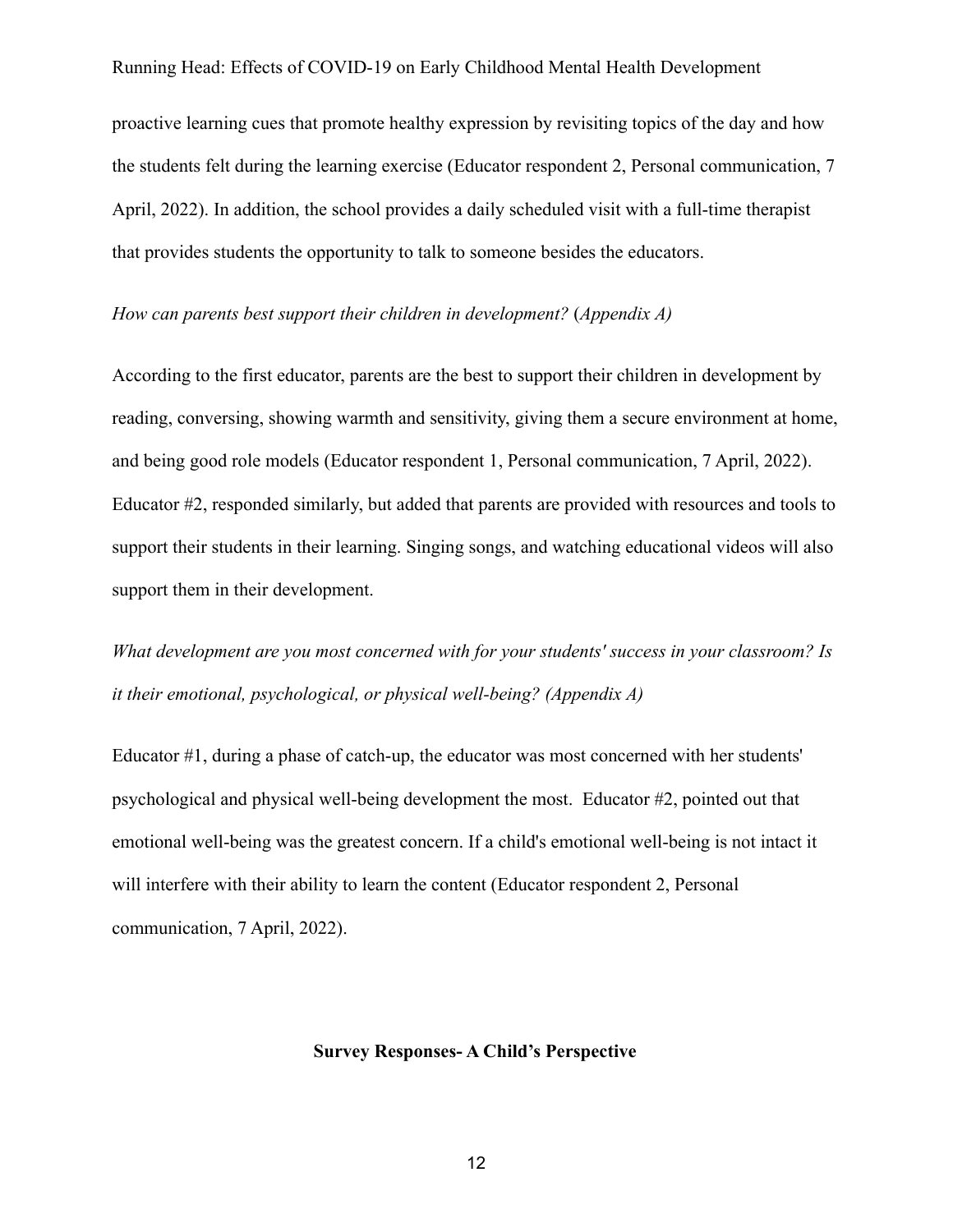Aggregated responses were compiled from multiple responses during open discussion at the first and fifth grade level. The questions were asked by the individual instructors.

#### *How has COVID-19 impacted your life? (Appendix B)*

The majority of first grade students responded by missing their friends and having to stay at home a lot. The fifth grade students responded with more detailed responses that allowed the writer to understand the magnitude of what the students were experiencing. The students were frustrated with staying home and wearing masks. Many of the students described watching television and playing video games as a form of entertainment. At first it was fun but then it was horrible. No birthday parties or just hanging out with friends was the worst part of the pandemic.

# *Did you struggle with your mental health during stay-at-home orders? (Appendix B)*

The educators delivered these questions in a manner how they *felt* during the pandemic. The first grade students described times of sadness, boredom and loneliness. Some described fighting with their siblings a lot and getting into trouble. The fifth grade students offered answers that really described the mental wellness challenges. They used vocabulary that describes anger, frustration, sadness, isolation and depression.

## *Were there any difficulties with your academics during stay-at-home orders? (Appendix B)*

The first-grade class stated overwhelmingly they did not have difficulties. A few children noted that they received computers from the school and that helped them with their homework. The fifth-grade students did not like using Zoom. Paying attention was the hardest part of learning. Parents were unable to provide assistance with computer programs and class work. Bored and disengaged was the agreed response.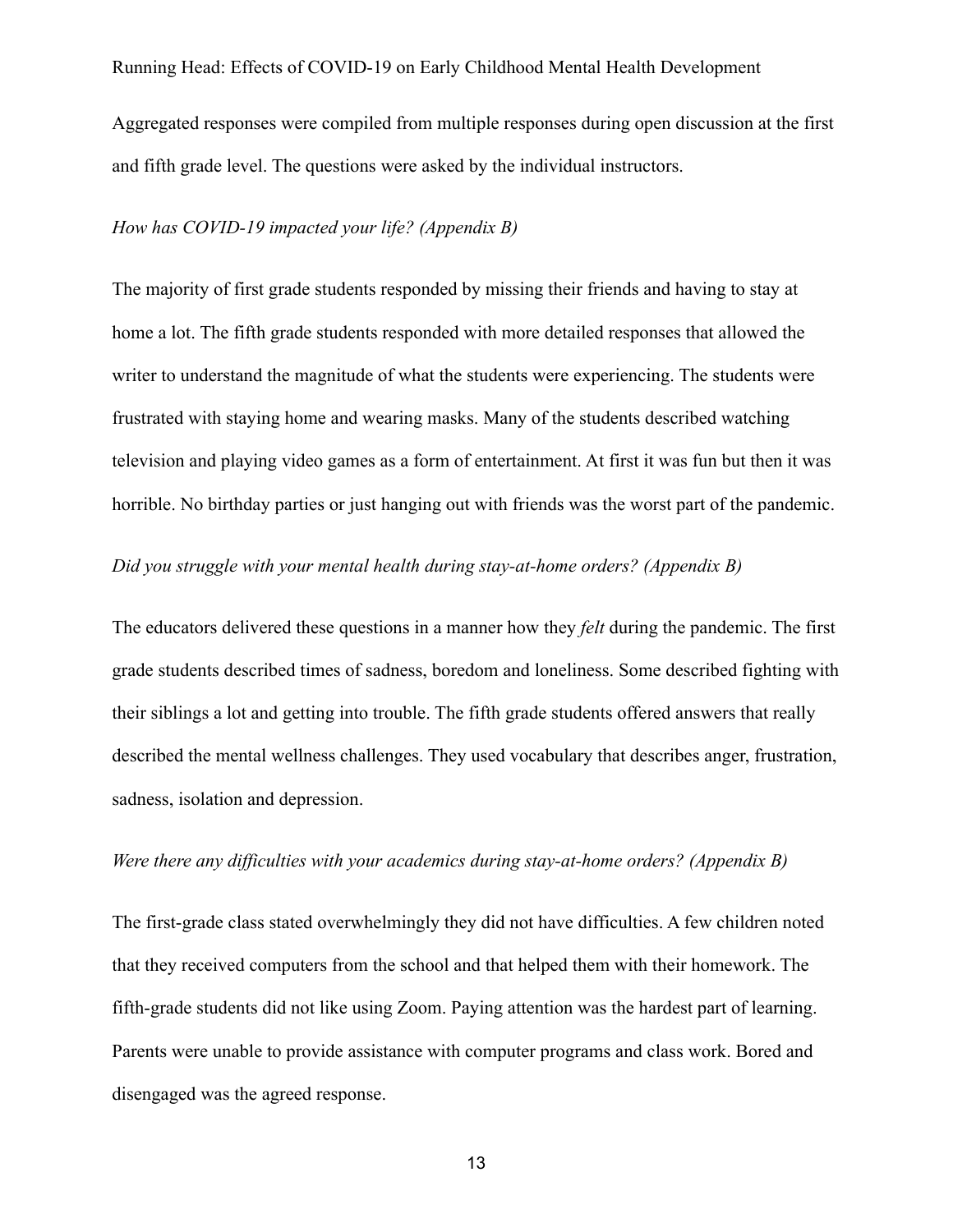My findings showed in detail the pandemic undeniably was extremely challenging for both educators and students. Teachers were disconnected from their students for many months before virtual learning was evoked. Making sure children had the necessary technology at home to be successful was their prime focus. Educators were not only concerned with getting the children reengaged in their academics, they had many children feeling the effects of illness by their family members becoming ill, isolated and even death. Mental health quickly became the priority of discussion with all educators. The second year of the pandemic was the most challenging because as a nation many states were not on the "same page" relating to safety protocols of Covid-19. Mental health within the acute setting of a hospital was also being challenged with an increase of behavioral health issues. With all the challenges that have presented themselves in schools, educators are now finding the benefit of having on site mental health staff members and social workers when needed.

Children are often resilient in times of crisis and extreme change. However, due to the worldwide effects of COVID-19 on their daily lives as they understood "their" life. Things had clearly changed for many households. Both grades of all students surveyed described times of isolation, sadness and depression. Enjoying time off from school and being in their home everyday was exciting in the beginning but as time passed with no end in sight, it quickly became extremely difficult for many. Returning to the classroom has helped the majority of students to find a new balance and clarity with their overall mental-health.

#### **Problems and Limitations**

Throughout my research process of trying to find more information on the impact of COVID-19 on early childhood mental health development there had been problems and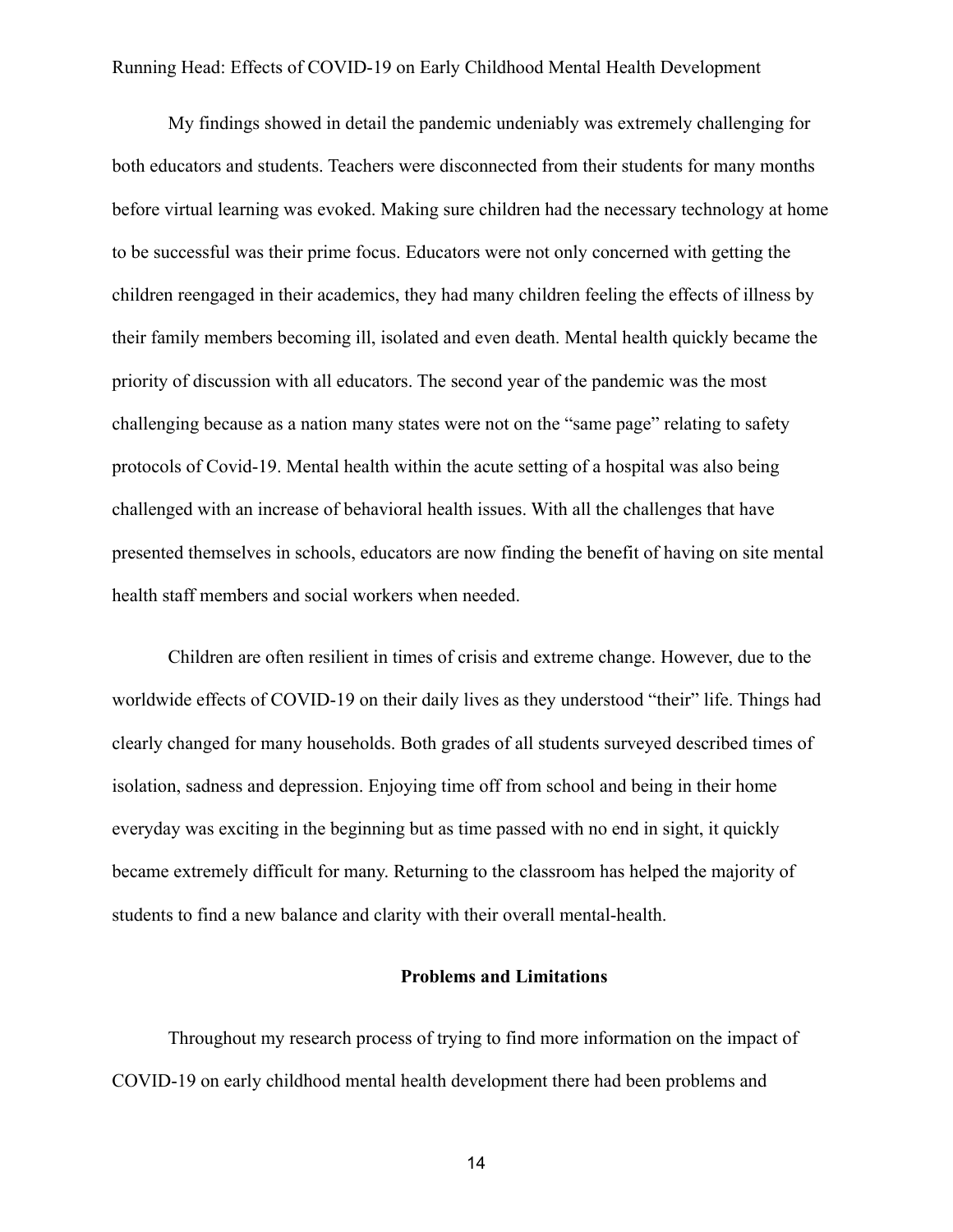limitations during the search. Due to COVID-19 some teachers that I had been working with through email were not willing to do in person interviews. From the restrictions of not being able to meet in person I was unable to attend an in class session to see the development of their current students. Another problem that I had faced was the time frame in which I had sent out the surveys for the educators and students, which had been during spring break. With being limited with in person contact, working through email had left my assessment of the students with limited results due to not receiving many surveys back. From having to working through email with the teachers I had selected I received limited responses back.

There were many limitations in this research process due to many schools just starting to go back to in person classes and having many restrictions for their school. I had found it best to try an interview through zoom, but found complications with the teachers schedule and not having available times to do check ups of their students' development in the classroom. Through email I was able to connect with a teacher enough to find out where their students' development had been whether or not they were on track or behind by a grade level of development and knowledge. With no in person interaction or evaluation of the students it left me without the opportunity to witness small moments of success during their development of confidence within the classroom.

The second problem I had continuously faced was the lack of responses or delay of completing the surveys when needed. Due to not receiving as many responses from students and educators it became difficult to find a common trait that was experienced. Along with that came a limitation to know what was happening in the classroom and where the struggles still lie for those in the schooling system. There were multiple situations in which I had to depend on peer-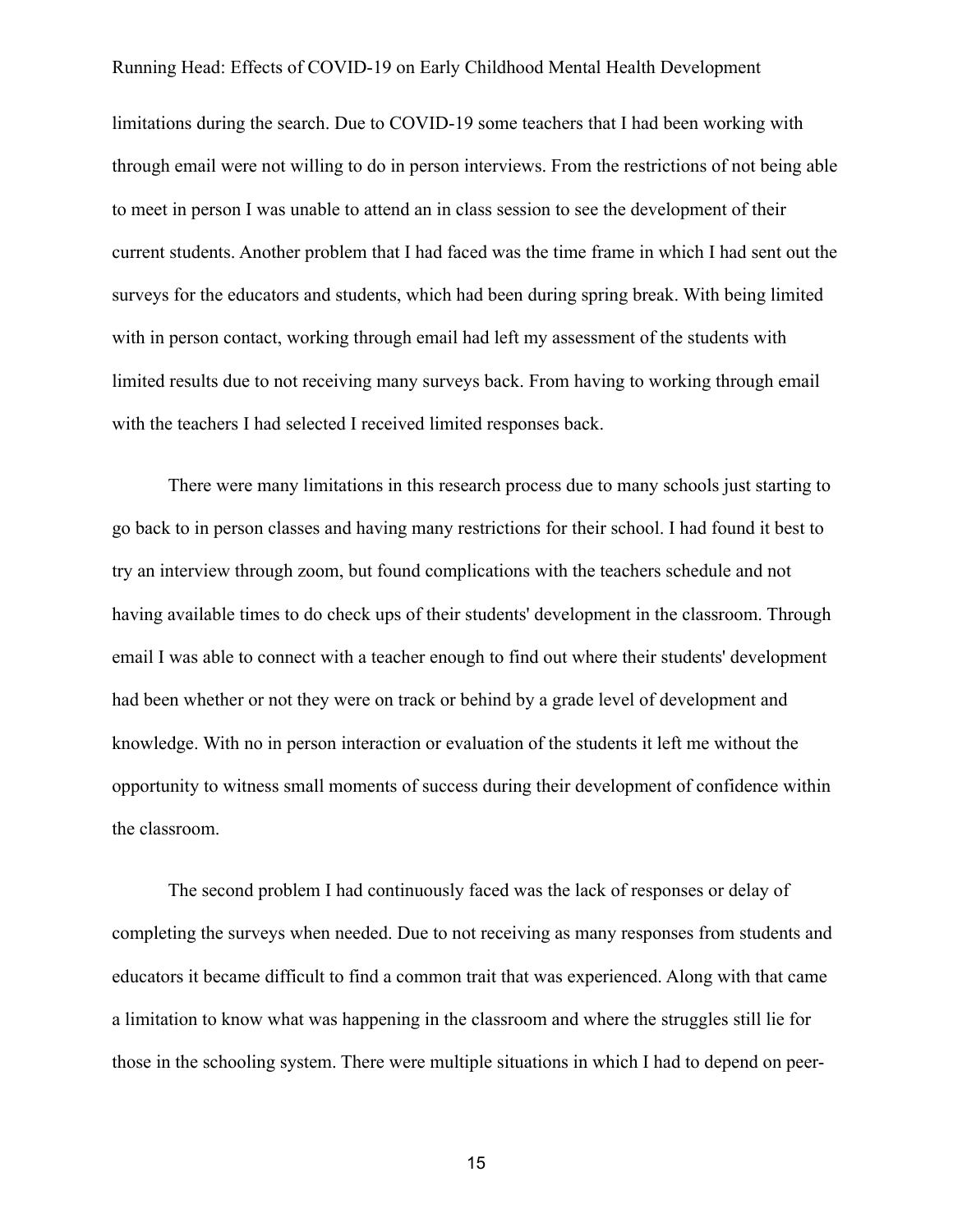Running Head: Effects of COVID-19 on Early Childhood Mental Health Development reviewed journals or books regarding the topic of COVID-19 rather than only depending on the responses from my surveys to answer certain questions.

The last problem that I had faced was sending my surveys out the week prior to spring break, which had left me with a shorter time span to receive responses. Due to sending them my surveys before break, there was no way for one of my teachers to have their students fill out the survey in enough time to use the results. From the lack of time that I had given myself it hadt cut the results I was planning to use to understand the effect of COVID-19 in a school classroom in half. Not being able to have as many responses from educators and students about the current situations going on within the classroom I had to rely on the papers and readings I had used for my resources.

#### **Recommendations**

After looking into the different effects of COVID-19 towards the early childhood mental health development there were many recommendations I was able to find. Following all my research, I have found resources that will help educators and parents with the development of their children. Due to the stay-at-home orders many children had not fully developed their motor skills that would have been learned in the classroom. Many resources have been created or advertised to help the development of children while at home like; online resources, outdoor activities, and even activities with other children.

From the start of COVID-19 the first thoughts had been about everyone's safety, but not about the impact on their development. Throughout the time of COVID-19 there had been a development of resources directed towards the growth of children. For those who were old enough to attend school they moved classes online to be sure they received an education in some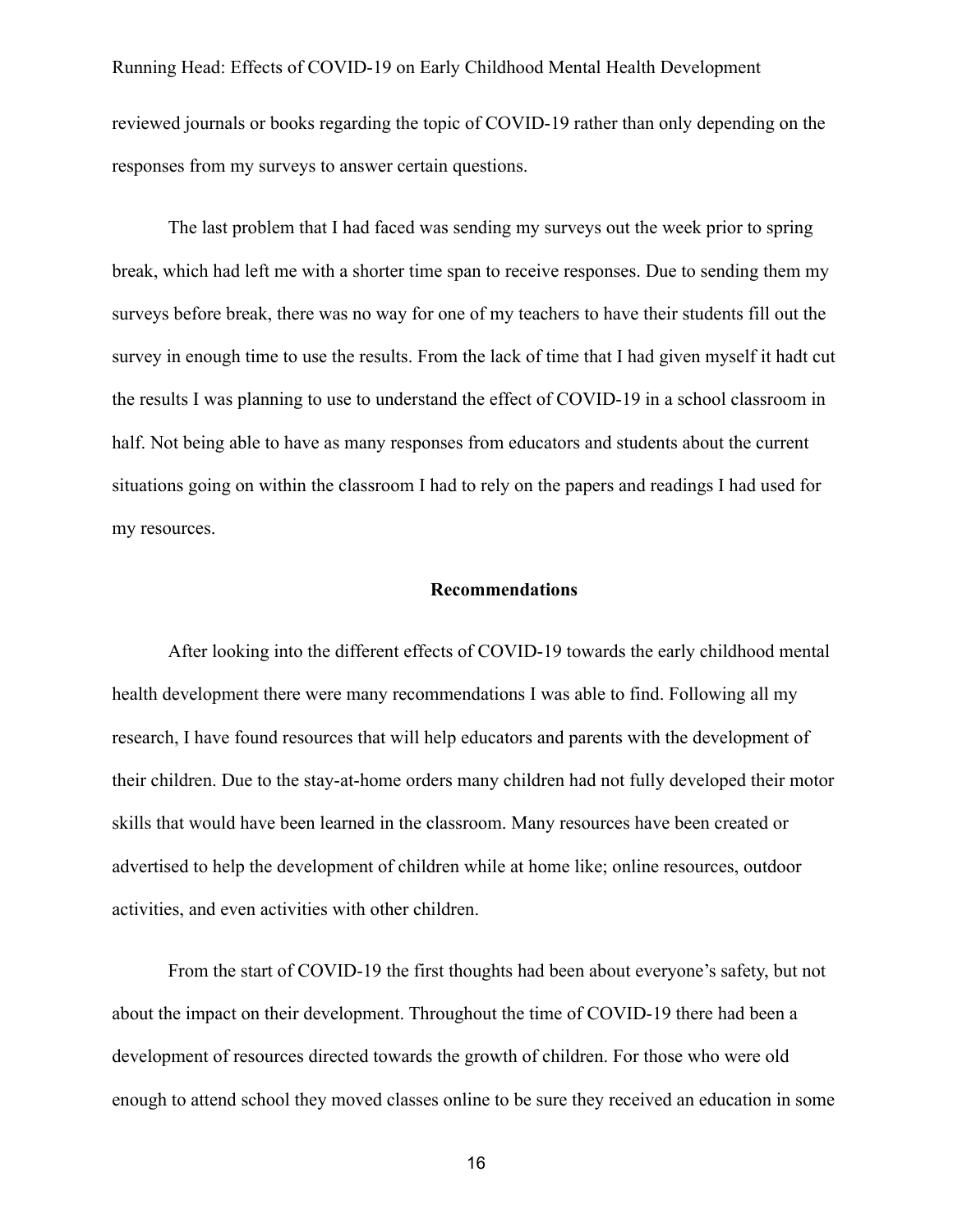way. While the younger group of children take advantage of new technological resources. Using websites that were created to increase the fine motor skills of children to keep them on track for development.

Aside from the technological resources there were always other ways of helping a child's development. When staying at home it is recommended that parents or guardians develop skills by hands-on activities for the children. By letting children finger paint, create silly putty, or even creating slime there is a form of development happening there. Developing the child's sense of touch, their muscles, and understanding of the activities that they are partaking in. Exposure to these activities allows a child to develop their gross motor skills and fine motor skills while at home ensuring success for their future in the classroom.

The final recommendation, I would say for children moving forward from the COVID-19 pandemic is to take advantage of the opportunities to play outdoors and the items it has to offer. Although technology has many benefits for developing children, being physically active and outdoors has always been more beneficial. By playing in the dirt, climbing trees, and doing jump rope children create a connection with the world around them. Investigating different species of life, feeling the leaves on plants, and even smelling the fresh air all combine together to develop a child. The outdoors has always been reliable to develop the gross and fine motor skills of children, especially with the opportunity to meet new people at playgrounds or at school.

#### **Conclusion**

With my main question for this research assignment being: *How does COVID-19 affect early childhood mental health development?* It had taken multiple different resources to find information regarding that question. The impact affected early childhood mental health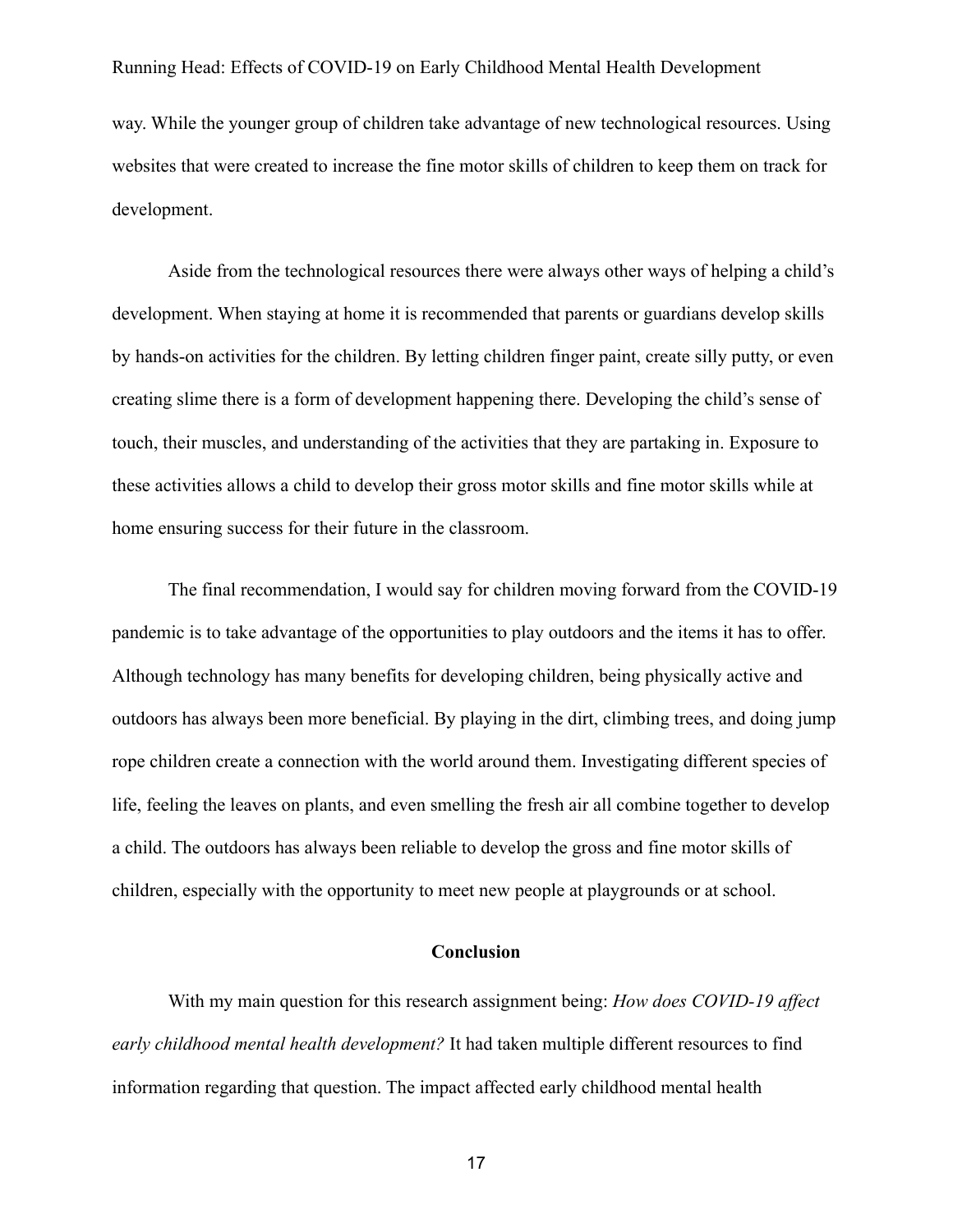development in multiple ways. From the lack of development of their gross motor skills and fine motor skills children have been seen to below average in their grade level. Experiencing difficulties with their physical, mental and emotional development with their time at home and away from others.

The results from the research had provided a lot of information from both students and educators of how they're lives were impacted by COVID-19. For educators their purpose is to support the development of their students, but from their perspective it has been difficult with so many children. Most not being exposed to a classroom environment, school curriculum, or class activities. Going from the students' responses it is known that many had started to experience emotions that they had not understood or even knew the name of. Many had struggled from being home alone and not having extra support with their school work. Not having the right resources or support many students had fallen behind in their academics.

Due to the pandemic there had been multiple increases in different types of resources for those who had been struggling. The most important resource I had found that had come about during the pandemic was telehealth. Telehealth has given people the opportunity to reach support or go through doctor appointments through zoom meetings. Along with providing different technological resources there has been a development of websites that help with the development of fine and gross motor skills. Using websites to get children moving and help their development slowly to increase their mental health development. While researching ways to increase their development there are many websites that provide instructions from at home activities to create items that will increase the child's knowledge and curiosity.

Children are vital to our nation's present and future. They are the most important resource to a country's stability and future economic growth. This population has endured childhood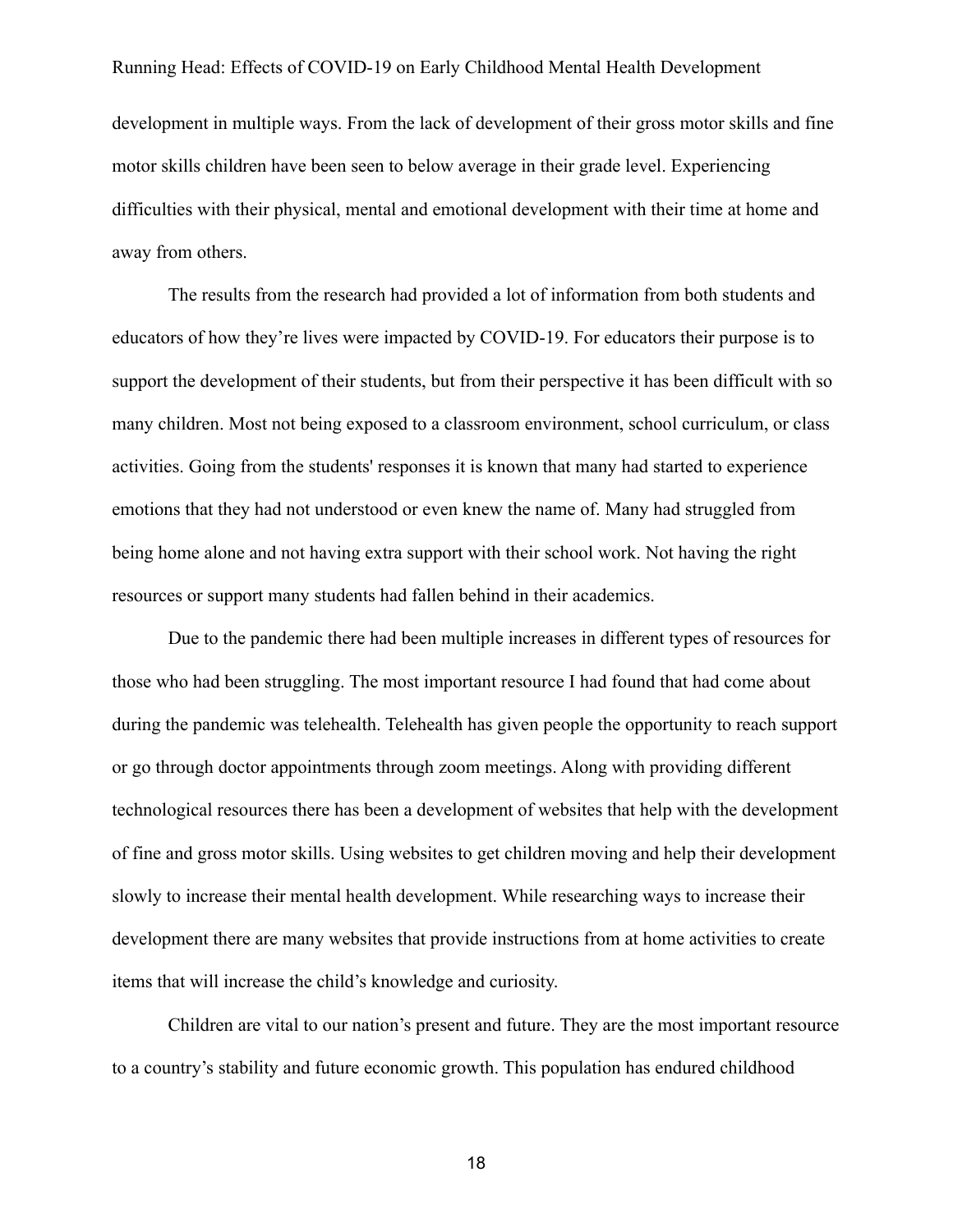traumatic experiences through the novel coronavirus pandemic that may have changed the outlook for the future generations due to the emotional and psychological trauma and lack of treatment received during the pandemic. Fortunately, investigating the viewpoint of the educator and the student during the novel virus of two years, there is now a measurable awareness needed for mental health issues that plagued school aged children. In collaboration with the healthcare industry and the educational system, more access, treatment, prevention is the priority while we all re-enter the classroom as the "new normal". As a society, we have endured a biological war that tested a nation and we have survived. The Covid-19 virus has brought much attention to specific areas and vulnerable populations that must always be the priority to receive resources. Protecting the children and adolescents to ensure their mental health remains intact and their overall well-being thrives.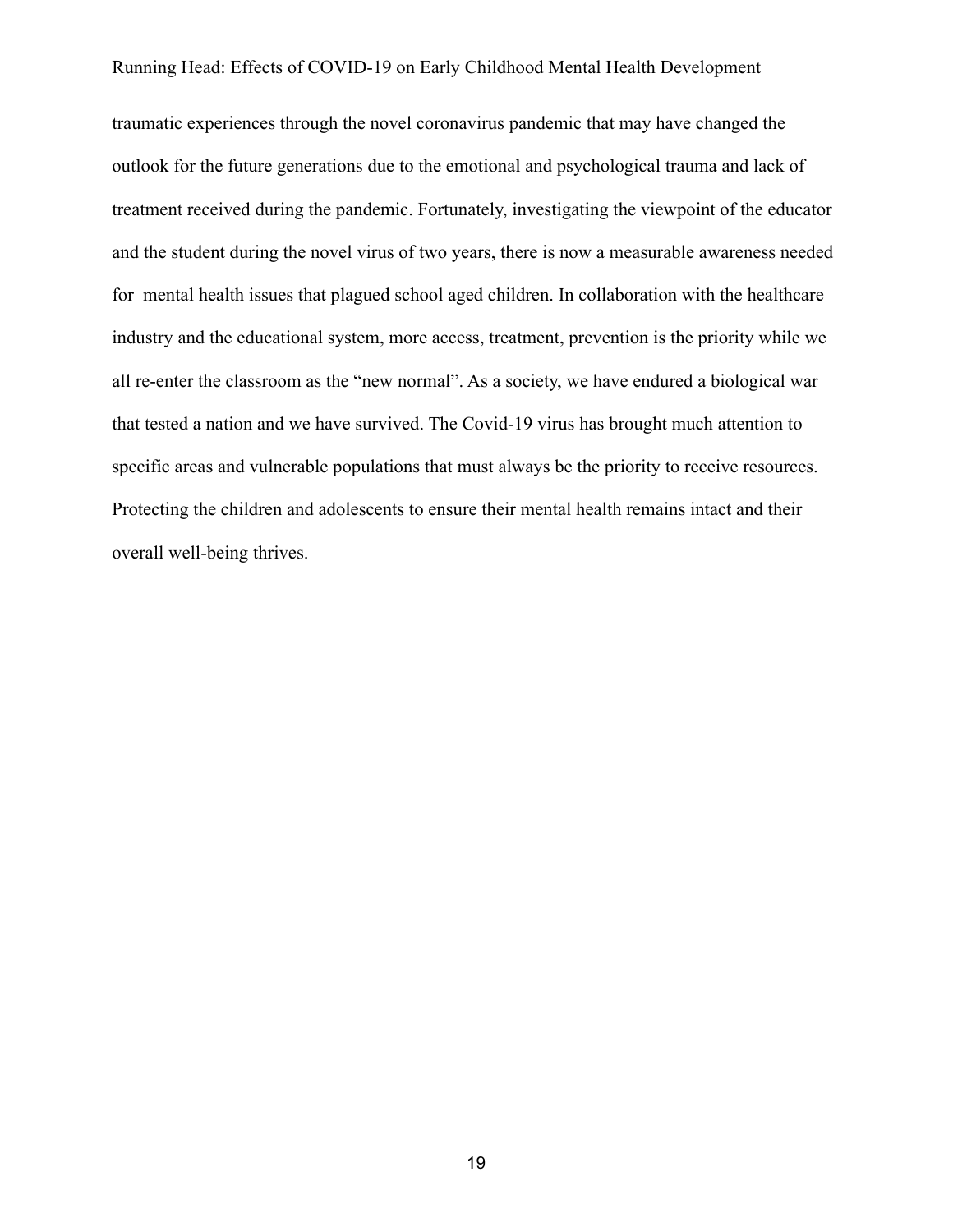#### **References**

- Benton T, Njoroge WFM, Ng WYK. Sounding the Alarm for Children's Mental Health During the COVID-19 Pandemic. *JAMA Pediatric.* 2022;176(4):e216295. doi:10.1001/jamapediatrics.2021.6295
- Bhamini, S. (2021, January 3). Interventions to support early childhood development in times of covid-19: A systematic review protocol. *International Journal of Endorsing* . Retrieved February 11, 2022, from http://aeirc-edu.com/ojs14/index.php/IJEHSR/article/view/571/652
- Cloutier, R. L., & Marshaall, R. (2021, August). A dangerous pandemic pair: COVID-19 and adolescent mental health emergencies. *Shibboleth*. Retrieved April 17, 2022, from [https://www-sciencedirec](https://www-sciencedirect-com.csumb.idm.oclc.org/science/article/pii/S073567572030796)t-com.csumb.idm.oclc.org/science/article/pii/S073567572030796
- Gazmarmarian, J. (2021, April 12). Impact of COVID-19 pandemic on the mental Health of students srom 2 semi-rural high schools in Georgia\*. *Shibboleth.* Retrieved March 10,
- Golberstein E, Wen, H, & Miller B.F. (2020). Coronavirus disease 2019 (COVID-19) and mental health for children and adolescents. *JAMA Pediatr.*174(9):819–820. doi:10.1001/jamapediatrics.2020.1456
- Henderson, M, Schmus, C. J., McDonald, C. C., & Irving, S. Y. (2020). The COVID-19 pandemic and the impact on child mental health: A socio-ecological perspective. *Pediatric Nursing*, 46(6), 267–.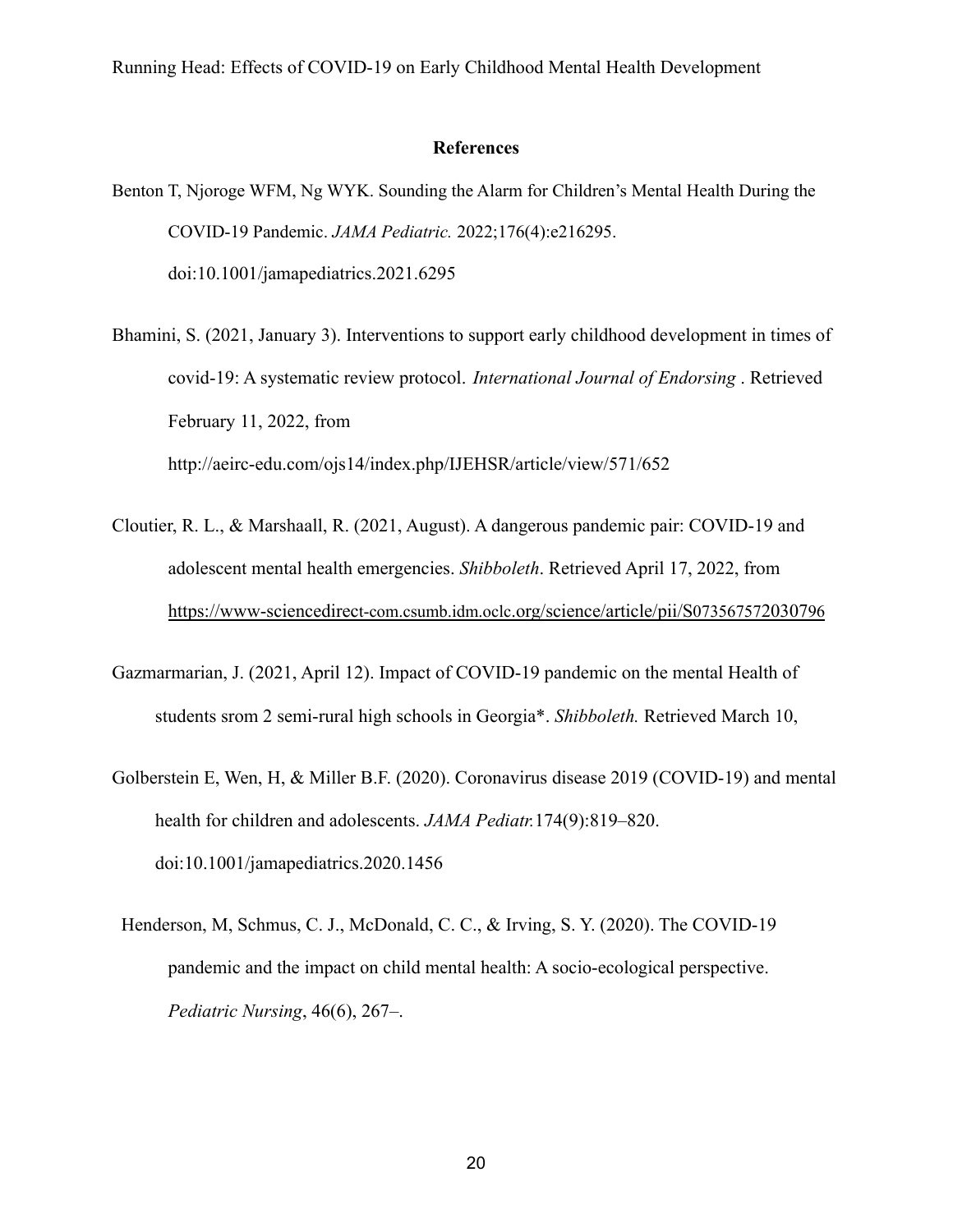- Hightower , S. (2021). A study on students' mental health during the COVID-19 *. ScholarWorks* Retrieved March 11, 2022
- Seitez , K. I., Bertsch, K., & Herpertz, S. (2021, February 11). A prospective study of mental health during the COVID-19 pandemic in childhood trauma-exposed individuals; social support matter*s. Medscape Drugs & Diseases*. Retrieved April 17, 2022, from https://reference.medscape.com/medline/abstract/32981811
- Razi, & Nasiri, A. (2021). Concerns of parents about children's overweight and obesity during the COVID-19 pandemic: A qualitative study. *Journal of Pediatric Nursing.* <https://doi.org/10.1016/j.pedn.2021.11.012>.
- Roos, L.E., Salisbury, M, Penner-Goeke L, Cameron EE, Protudjer JLP, Giuliano R, et al. (2021) Supporting families to protect child health: Parenting quality and household needs during the COVID-19 pandemic. *PLoS ONE* 16(5): e0251720
- Soria , K. (2022, Feb 28). The COVID-19 pandemic and students' mental health. *Shibboleth* . Retrieved March 10, 2022, from https://doi-org.chamberlainuniversity.idm.oclc.org/10.1002/pon.4416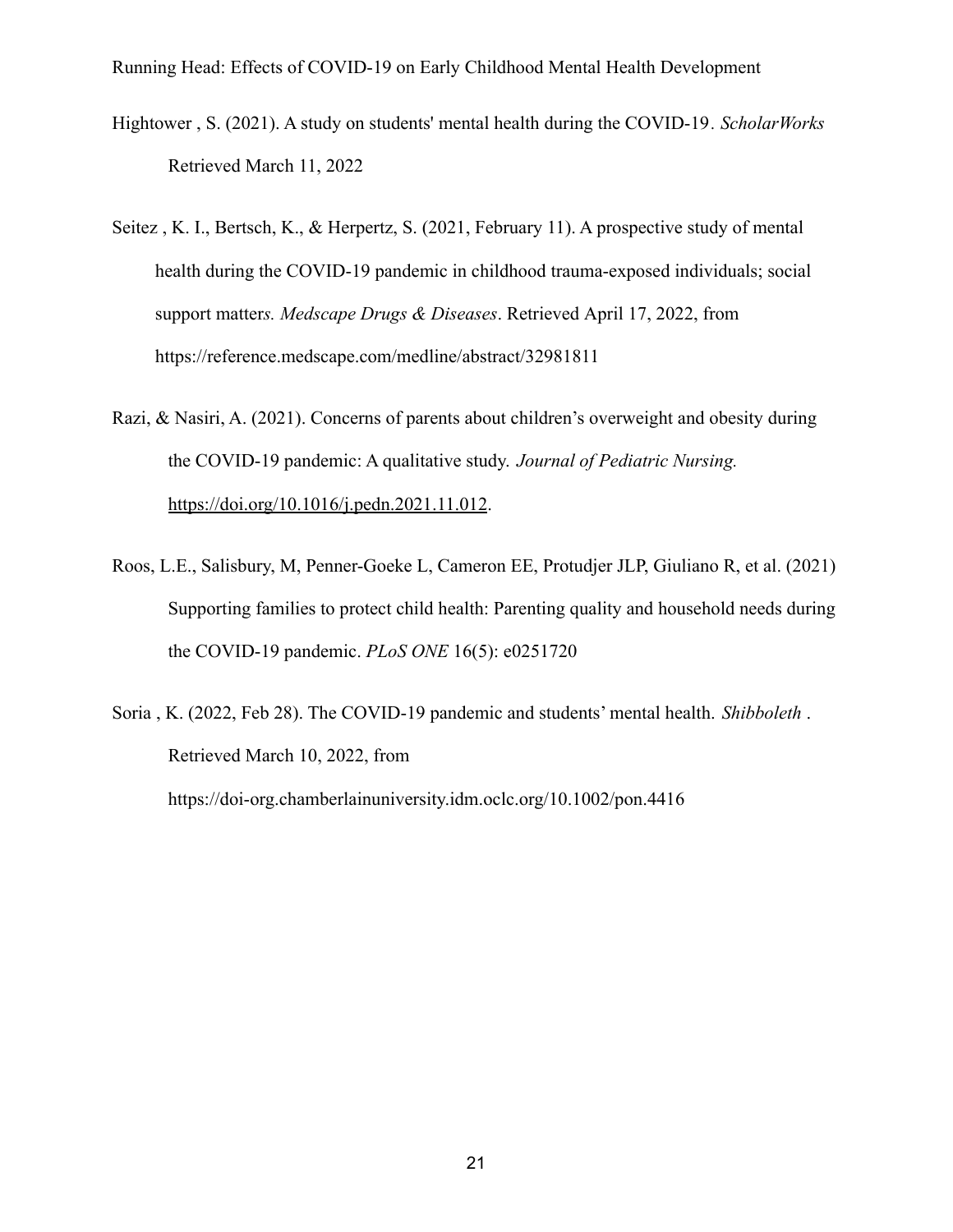# Appendix A

# **Interview Questions for Teachers**

- 1) How has COVID-19 impacted your students' development in the classroom?
- 2) Do you feel that your students struggle with their mental health?
- 3) Do you feel that your students express their emotions well?
- 4) How can parents best support their children in development?
- 5) What development are you most concerned with for your students' success in your classroom? Is it their emotional, psychological, or physical well-being?